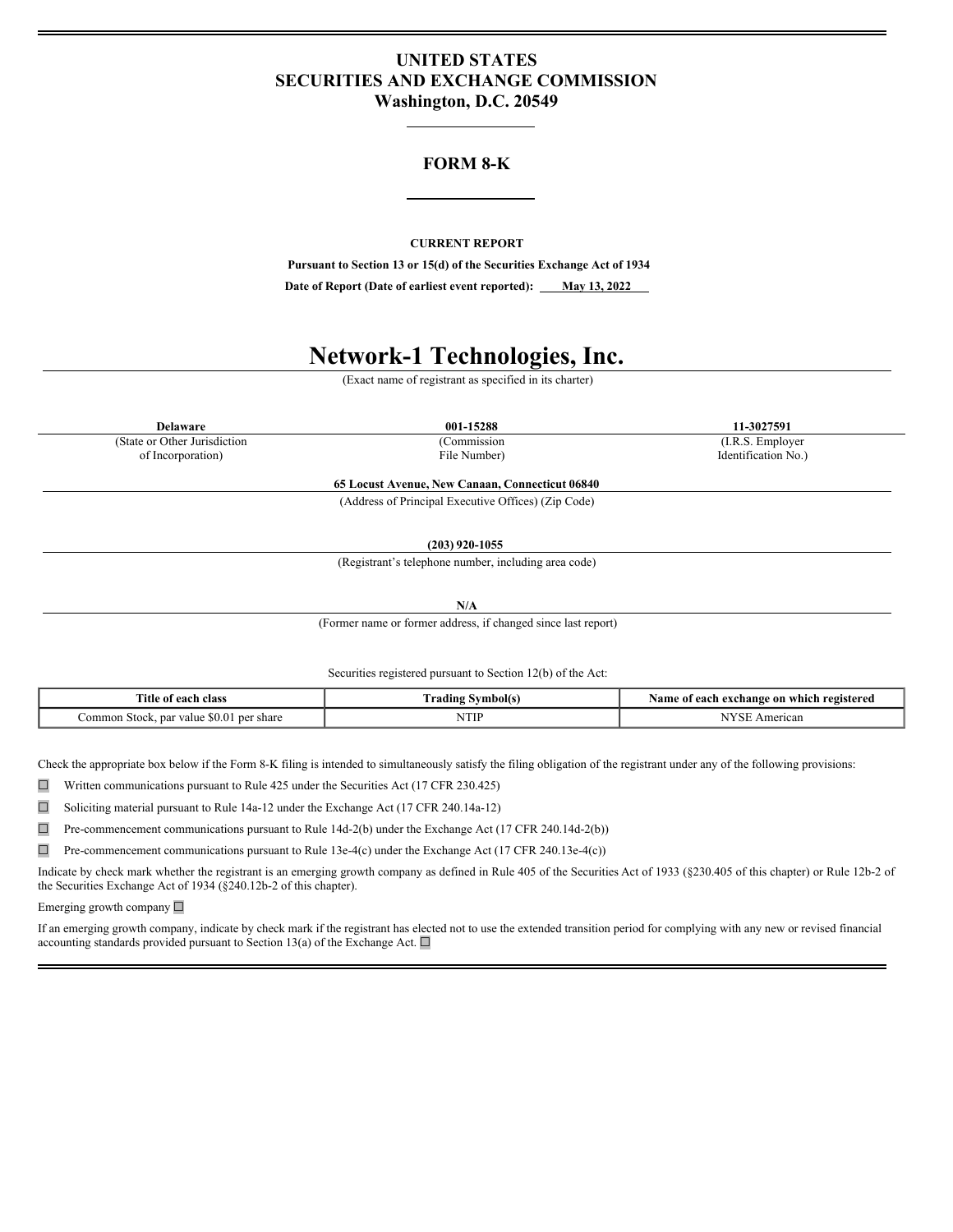## **Item 2.02 Results of Operations and Financial Condition.**

On May 16, 2022, Network-1 Technologies, Inc., (the "Company") issued a press release announcing its financial results for the quarter ended March 31, 202. A copy of the press release is attached hereto as Exhibit 99.1.

#### **Item 8.01 Other Events.**

On May 13, 2022, the Company announced that the U.S. Patent and Trademark Office issued U.S. Patent No. 11,329,655 (Field Programmable Gate Array with Internal Phase-Locked Loop) to its wholly-owned subsidiary (HFT Solutions, LLC). The newly issued patent arises from a patent application contained in the HFT patent portfolio acquired by the Company in March 2022 ("HFT Patent Portfolio"). The HFT Patent Portfolio covers certain advanced technologies relating to high frequency trading, which inventions specifically address technological problems associated with speed and latency and provide critical latency gains in trading systems where the difference between success and failure may be measured in nanoseconds.

A copy of the press release is attached as Exhibit 99.2.

| Item 9.01       | <b>Financial Statements and Exhibits.</b> |  |
|-----------------|-------------------------------------------|--|
| (d)<br>Exhibits |                                           |  |
| Exhibit No.     | <b>Description</b>                        |  |
| 99.1            | Press Release dated May 16, 2022          |  |
| 99.2            | Press Release dated May 13, 2022          |  |

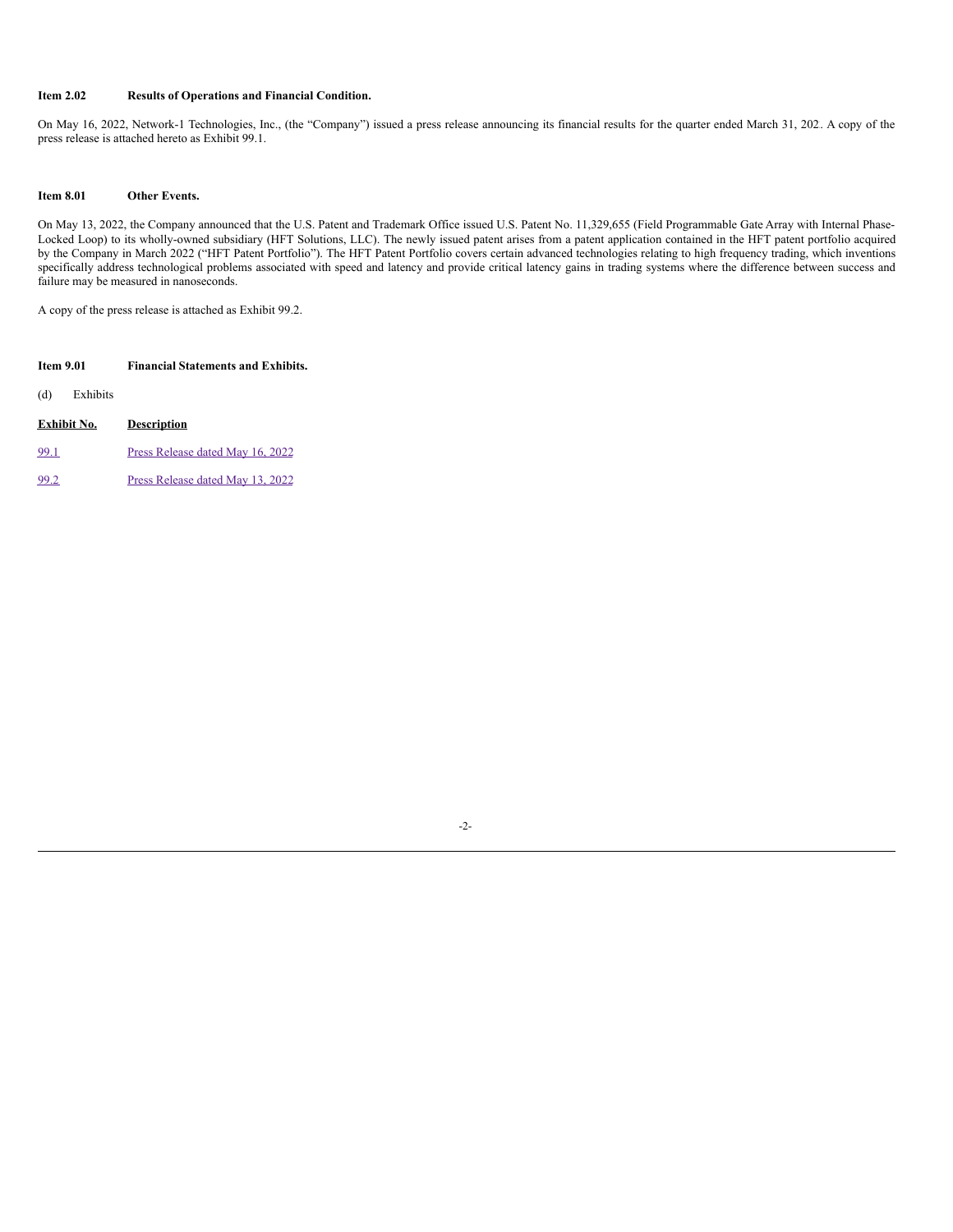# **SIGNATURE**

Pursuant to the requirements of the Securities Exchange Act of 1934, the Registrant has duly caused this report to be signed on its behalf by the undersigned hereunto duly authorized.

## **NETWORK-1 TECHNOLOGIES, INC.**

Dated May 17, 2022 By: /s/ Corey M. Horowitz Name: Corey M. Horowitz

Title: Chairman and Chief Executive Officer

-3-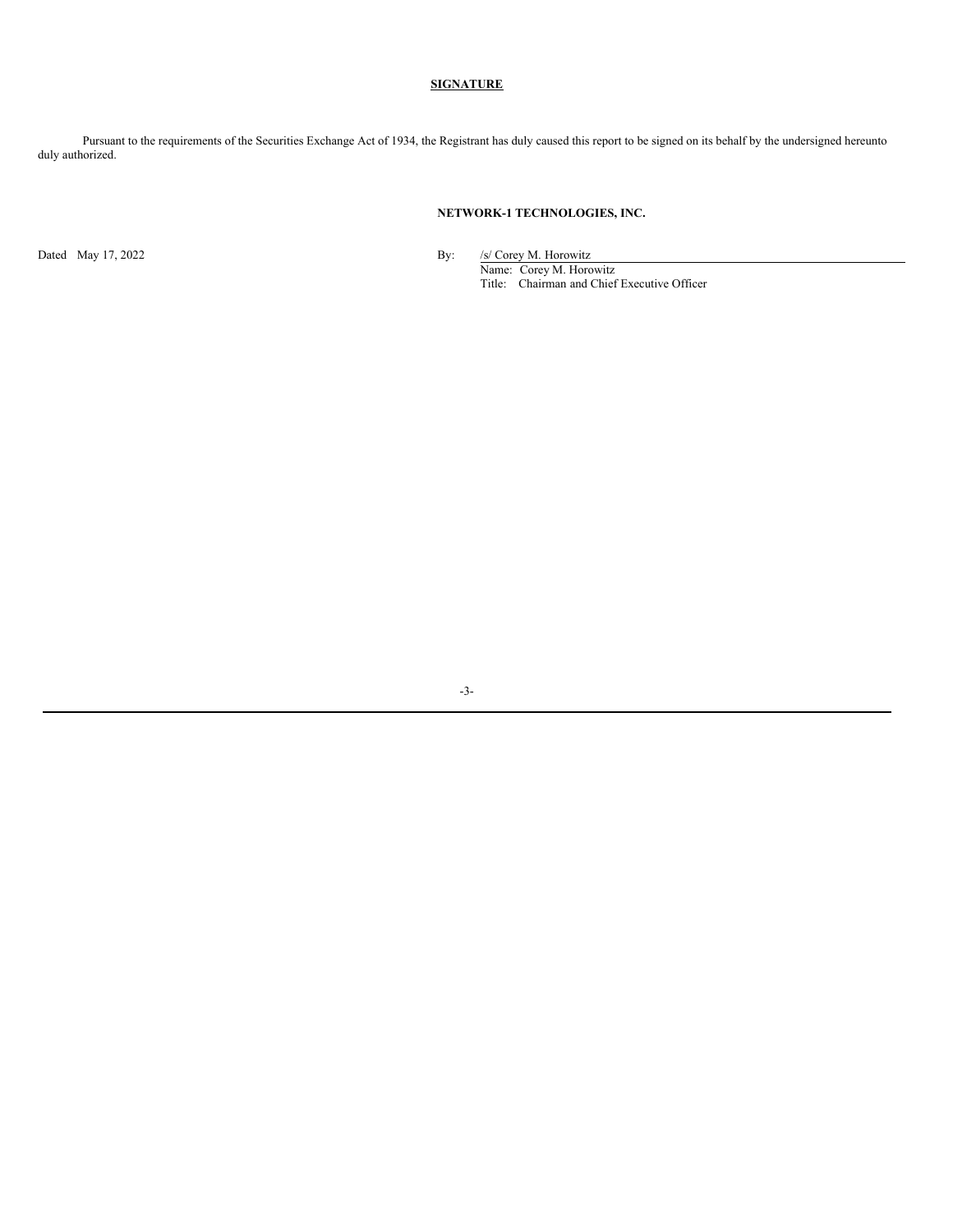#### **FOR IMMEDIATE RELEASE**

Corey M. Horowitz, Chairman and CEO Network-1 Technologies, Inc. 203-920-1055

## **NETWORK-1 REPORTS FIRST QUARTER 2022 RESULTS**

**New Canaan, Connecticut – May 16, 2022 –** Network-1 Technologies, Inc. (NYSE American: NTIP), a company engaged in the acquisition, development, licensing, and monetization of intellectual property assets, today announced financial results for the quarter ended March 31, 2022.

Network-1 had no revenue for the three months ended March 31, 2022, as compared to revenue of \$18,692,000 for the three months ended March 31, 2021. The revenue of \$18,692,000 for the three months ended March 31, 2021 was from the resolution of a contractual dispute with Cisco Systems, Inc. concerning the licensing of Network-1's Remote Power Patent.

Network-1 reported a net loss of \$1,312,000 or \$(0.05) per share basic and diluted for the three months ended March 31, 2022 compared with net income of \$9,451,000 or \$0.39 per share basic and \$0.38 per share diluted for the three months ended March 31, 2021. The net loss of \$1,312,000 for the three months ended March 31, 2022 was due to no revenue for such period.

At March 31, 2022, Network-1's principal sources of liquidity consisted of cash and cash equivalents and marketable securities of \$56,535,000 and working capital of \$52,635,000. Network-1 believes based on its current cash position that it will have sufficient cash to fund its operations for the foreseeable future.

On March 25, 2022, Network-1's newly formed subsidiary, HFT Solutions, LLC, acquired a patent portfolio covering certain advanced technologies relating to high frequency trading (the "HFT Patent Portfolio"). The HFT Patent Portfolio currently includes seven issued U.S. patents and one pending U.S. patent. The portfolio relates to technologies used by firms engaged in high frequency trading activities. The inventions specifically address technological problems associated with speed and latency and provide critical latency gains in trading systems where the difference between success and failure may be measured in nanoseconds

To date, Network-1 has invested an aggregate of \$6,000,000 in ILiAD Biotechnologies, LLC, a privately held clinical stage biotechnology company dedicated to the prevention of human disease cause by Bordetella pertussis with a current focus on its proprietary intranasal vaccine BPZE1. At March 31, 2022, Network-1 owned approximately 9.5% of the outstanding units of ILiAD on a non-fully diluted basis and 7.2% of the outstanding units on a fully diluted basis (after giving effect to the exercise or conversion of all outstanding options, warrants and convertible notes).

Since inception of Network-1's Share Repurchase Program through March 31, 2022, Network-1 has repurchased an aggregate of 8,984,134 shares of its common stock at an aggregate cost of \$17,225,276 (exclusive of commissions) or an average per share price of \$1.92. Network-1 did not repurchase any shares of its common stock during the three months ended March 31, 2022. At March 31, 2022, the dollar value of remaining shares that may be repurchased under the Share Repurchase Program was \$3,930,729.

Network-1 continues to pay dividends consistent with its dividend policy which consists of semi-annual cash dividends of \$0.05 per share (\$0.10 per share annually) which are anticipated to be paid in March and September of each year. On February 23, 2022, Network-1's Board of Directors declared a semi-annual cash dividend of \$0.05 per share which was paid on March 24, 2022 to all shareholders of record as of March 9, 2022. Network-1's dividend policy undergoes a periodic review by the Board of Directors and is subject to change at any time depending upon Network-1's earnings, financial requirements and other factors existing at the time.

#### **ABOUT NETWORK-1 TECHNOLOGIES, INC.**

Network-1 Technologies, Inc. is engaged in the development, licensing and protection of its intellectual property and proprietary technologies. Network-1 works with inventors and patent owners to assist in the development and monetization of their patented technologies. Network-1 currently owns ninety-six (96) patents covering various telecommunications and data networking technologies as well as technologies relating to document stream operating systems and the identification of media content. Network-1's current strategy includes efforts to monetize four patent portfolios (the Cox, M2M/IoT, HFT and Mirror Worlds patent portfolios). Network-1's strategy is to focus on acquiring and investing in high quality patents which management believes have the potential to generate significant licensing opportunities as Network-1 has achieved with respect to its Remote Power Patent and Mirror Worlds Patent Portfolio. Network-1's Remote Power Patent has generated licensing revenue in excess of \$187,000,000 from May 2007 through March 31, 2022. Network-1 has achieved licensing and other revenue of \$47,150,000 through March 31, 2021 with respect to its Mirror Worlds Patent Portfolio.

This release contains forward-looking statements within the meaning of the "safe harbor" provisions of the Private Securities Litigation Reform Act of 1995. These statements address future events and conditions concerning Network-1's business plans. Such statements are subject to a number of risk factors and uncertainties as disclosed in the Network-1's Annual Report on Form 10-K for the year ended December 31, 2021 and its Quarterly Report on Form 10-Q for the quarterly period ended March 31, 2022 filed with the Securities and Exchange Commission including, among others, Network-1's uncertain revenue stream, uncertainty as to the outcome of pending litigation involving Network-1's Cox Patent Portfolio, whether Network-1 will be successful in its appeal to the Federal Circuit of the District Court judgement of non-infringement dismissing Network-1's litigation against Facebook, the ability of Network-1 to successfully execute its strategy to acquire or make investments in high quality patents with significant licensing opportunities, Network-1's ability to achieve revenue and profits from its Cox Patent Portfolio, M2M/IoT Patent Portfolio, HFT Patent Portfolio and additional revenue and profit from its Mirror Worlds Patent Portfolio as well as a return on its investment in IliAD Biotechnologies, LLC or other intellectual property it may acquire or finance in the future, the ability of Network-1 to enter into additional license agreements, uncertainty as to whether cash dividends will continue be paid, Network-1's ability to enter into strategic relationships with third parties to license or otherwise monetize their intellectual property, the risk in the future of Network-1 being classified as a Personal Holding Company which may result in Network-1 issuing a special cash dividend to its stockholders, future economic conditions and technology changes and legislative, regulatory and competitive developments. Except as otherwise required to be disclosed in periodic reports, Network-1 expressly disclaims any future obligation or undertaking *to update or revise any forward-looking statement contained herein.*

The unaudited condensed consolidated statements of operations and comprehensive (loss) income and unaudited condensed consolidated balance sheets are attached.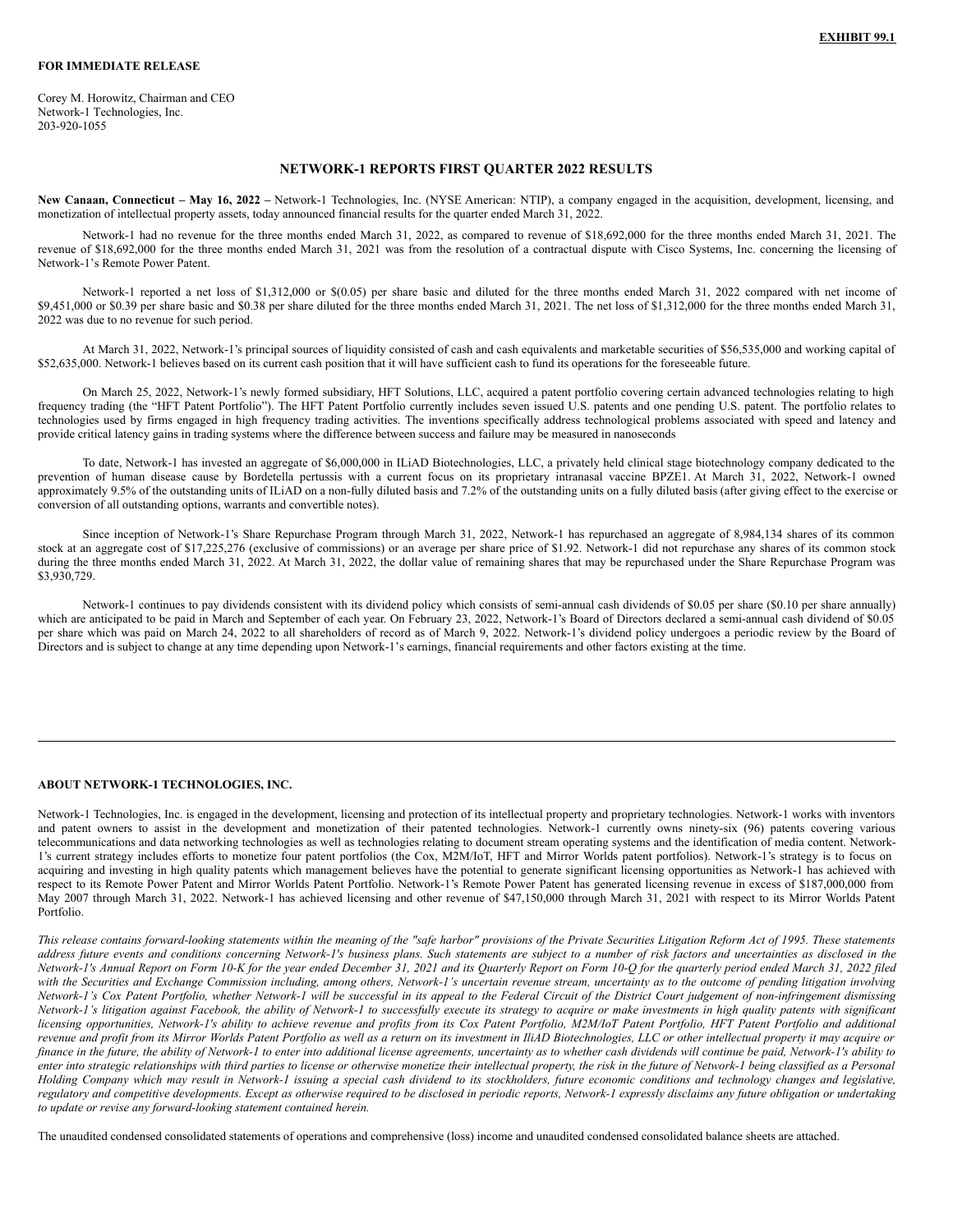#### **ETWORK-1 TECHNOLOGIES, INC.**

<span id="page-4-0"></span>CONDENSED CONSOLIDATED STATEMENTS OF OPERATIONS AND COMPREHENSIVE (LOSS) INCOME (UNAUDITED)

**Three Months Ended March 31, 2022 2021 REVENUE**  $\qquad \qquad \mathbb{S} \qquad \qquad - \qquad \qquad \mathbb{S} \qquad \qquad 18,692,000$ **OPERATING EXPENSES:**  $\frac{3}{420,000}$  Costs of revenue  $\frac{5,420,000}{2}$ Professional fees and related costs 250,000 355,000 355,000 355,000 355,000 355,000 355,000 355,000 355,000 355,000 355,000 355,000 355,000 355,000 355,000 355,000 355,000 355,000 355,000 355,000 355,000 355,000 355,000 35 General and administrative 517,000 513,000 513,000 513,000 Amortization of patents 75,000 74,000 Stock-based compensation 59,000 59,000 59,000 59,000 59,000 59,000 59,000 59,000 59,000 59,000 59,000 59,000 59,000 59,000 59,000 59,000 59,000 59,000 59,000 59,000 59,000 59,000 59,000 59,000 59,000 59,000 59,000 59,000 5 **TOTAL OPERATING EXPENSES** 897,000 6,421,000 6,421,000 **OPERATING (LOSS) INCOME** 12,271,000 **OTHER (LOSS) INCOME:** Interest and dividend income, net 80,000 50,000 50,000 50,000 50,000 50,000 50,000 50,000 50,000 50,000 50,000 Net realized and unrealized loss on marketable securities Total other (loss) income, net (434,000) 4,000 **(LOSS) INCOME BEFORE INCOME TAXES AND EQUITY IN NET LOSSES OF EQUITY METHOD INVESTEE** 12,275,000 12,275,000 **INCOME TAX PROVISION:** Current — 890,000 Deferred taxes, net 1,724,000 1,724,000 1,724,000 1,724,000 1,724,000 1,724,000 1,724,000 1,724,000 1,724,000 1,724,000 1,724,000 1,724,000 1,724,000 1,724,000 1,724,000 1,724,000 1,724,000 1,724,000 1,724,000 1,724,000 1, Total income tax (benefit) expense 2,614,000 2,614,000 2,614,000 **(LOSS) INCOME BEFORE SHARE OF NET LOSSES OF EQUITY METHOD INVESTEE** \$ (879,000) \$ 9,661,000 **SHARE OF NET LOSSES OF EQUITY METHOD INVESTEE** \$ (433,000) \$ (210,000) **NET (LOSS) INCOME** \$ (1,312,000) \$ 9,451,000 Net (loss) income per share: Basic  $\qquad \qquad \text{B}$  (0.05)  $\qquad \qquad \text{S}$  (0.05)  $\qquad \qquad \text{S}$  (0.05) Diluted  $\frac{1}{\sqrt{3}}$  (0.05)  $\frac{1}{\sqrt{3}}$  (0.05)  $\frac{1}{\sqrt{3}}$  (0.05)  $\frac{1}{\sqrt{3}}$  (0.05) Weighted average common shares outstanding: Basic 23,909,115 24,107,879 Diluted 23,909,115 24,616,379 Cash dividends declared per share 0.05 \$ 0.05 \$ 0.05 \$ 0.05 **NET (LOSS) INCOME** \$ (1,312,000) \$ 9,451,000 **OTHER COMPREHENSIVE (LOSS) INCOME** Net unrealized holding (loss) gain on corporate bonds and notes during the period, net of tax (3,000) 11,000 **COMPREHENSIVE (LOSS) INCOME** \$ (1,315,000) \$ 9,462,000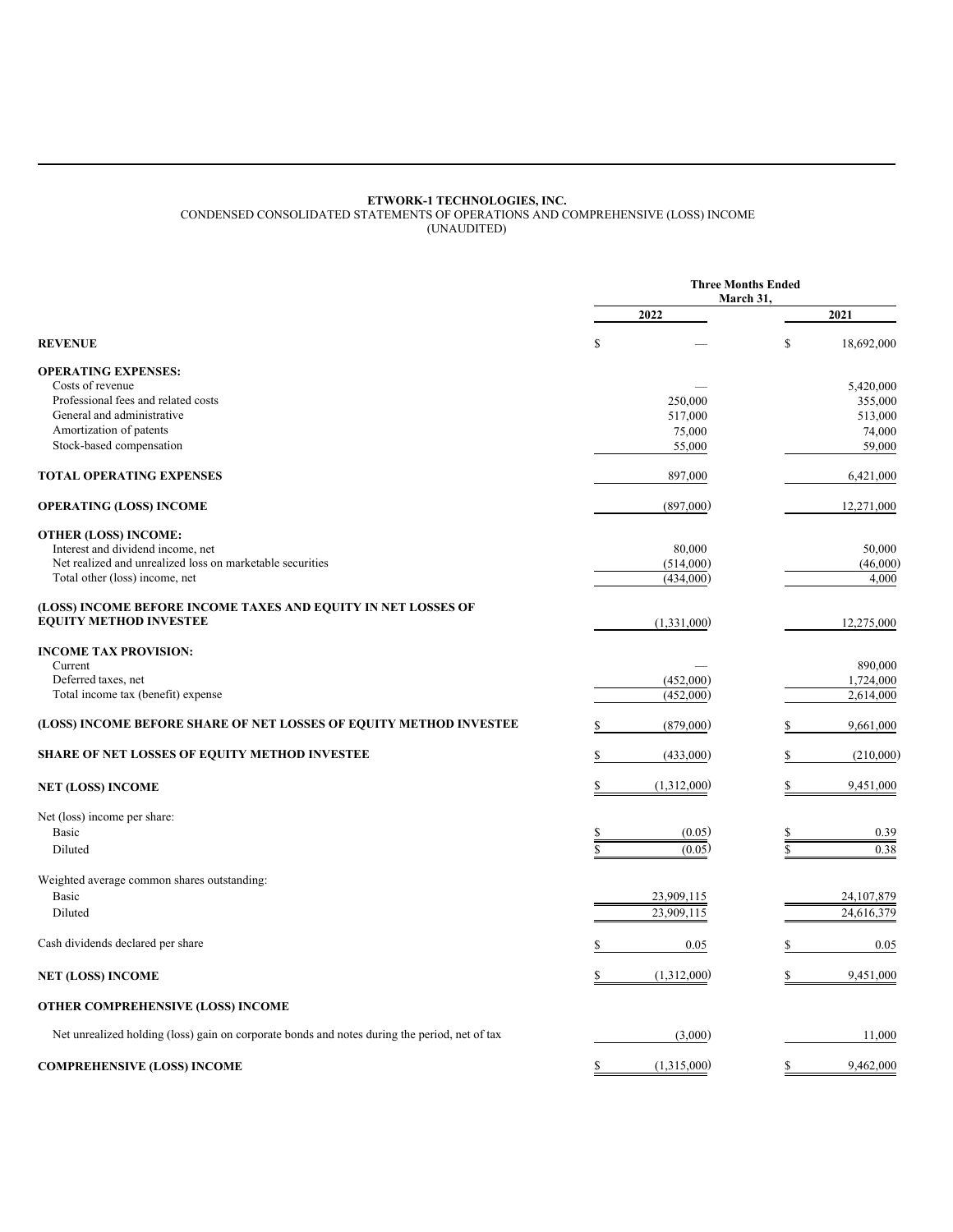# **Condensed Consolidated Balance Sheet (Unaudited)**

| Cash and cash equivalents            | 42,459,000 |         |
|--------------------------------------|------------|---------|
| Marketable securities, at fair value | 14,076,000 |         |
| Total current assets                 | 56,646,000 |         |
| Total assets                         | 61,710,000 |         |
| Total current liabilities            | 4,011,000  |         |
| Total long term liabilities          |            | 102,000 |
| Total stockholders' equity           | 57,597,000 |         |